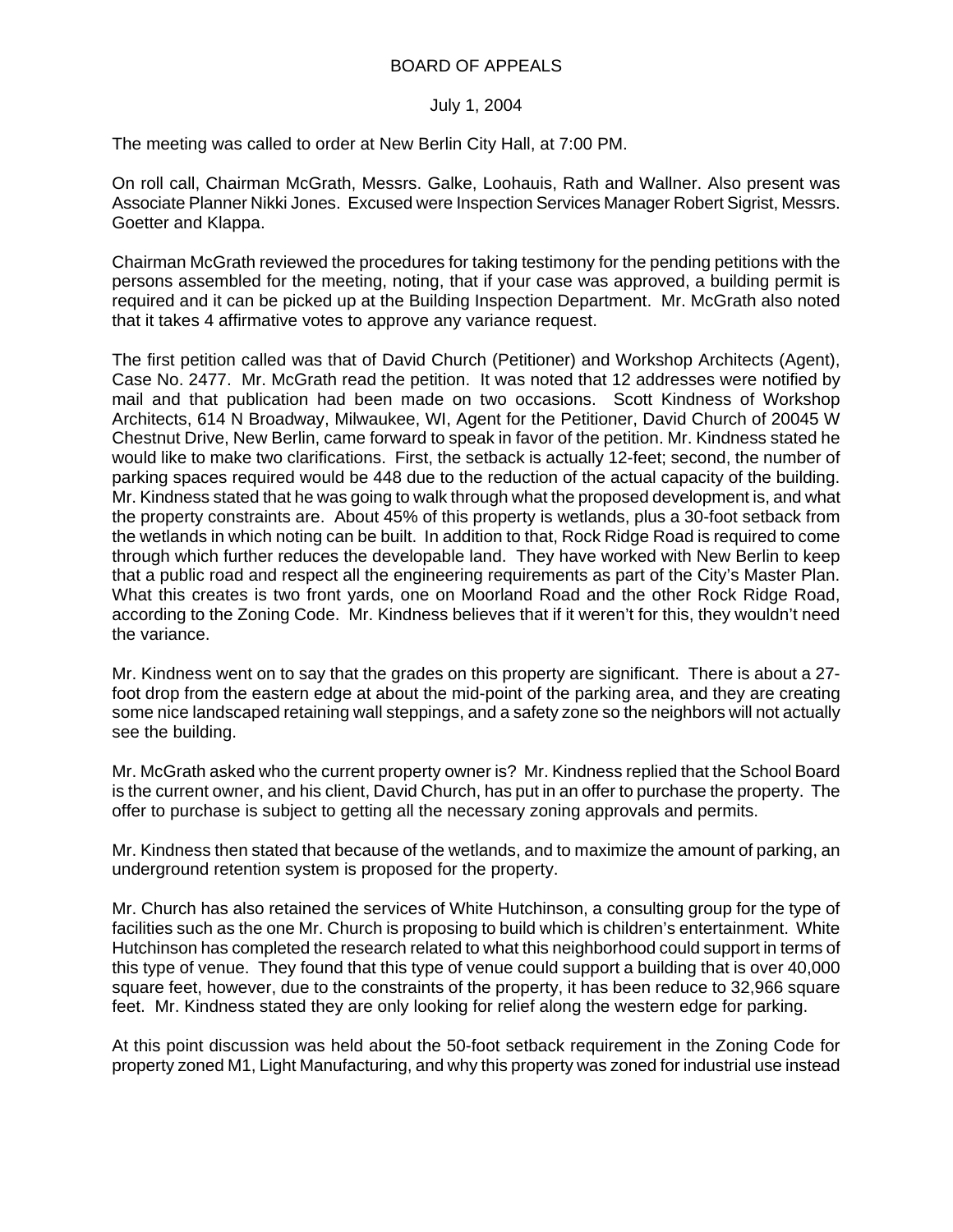of commercial use.

Mr. Rath asked about the reduction in the size of the building and the number of parking spaces. Discussion was held with regards to the reasons the size of the building was reduced and the parking ratios.

Mr. McGrath asked for clarification on how many feet would actually be needed for the requested variance. Mr. Kindness stated they are now 12-feet off the right of way, not 10 feet as originally proposed, so they will actually need a 38-foot variance. He also stated they really tried to reduce everything down in the east-west direction by making the building as narrow as possible. They worked to keep everything off of the rear setback so that it doesn't encroach with any exiting, and to maximize the landscaping between Rock Ridge Road and the building.

Mr. McGrath asked Ms. Jones for clarification on why there is a 50-foot setback requirement in an industrial area, and 10-foot in a commercial area. Discussion on this issue followed.

Mr. McGrath then asked who is requiring that Rock Ridge Road be pushed through instead of requiring a common easement to everyone in the development? Ms. Jones stated it was part of a City initiative when the movie theatre went in. They were required, per their developer's agreement, to provide two access points, one on Small Road and one on Moorland Road.

There was no one further to speak in favor of the petition.

Mr. Craig Miller of 15230 W Small Road came forward to speak in opposition to the petition. Mr. Miller stated he owns the property just east of the School District property. Mr. Miller stated he is opposed to the variance request because he is opposed to the non-conforming use. He spoke with neighbors who checked up on what the Bounce House is. It is a hip-hop, teenage club with a lot of teenage traffic in the area. Mr. McGrath advised Mr. Miller that this meeting was the wrong venue to speak against the non-conforming use, and asked if he had any concerns about the parking being too close to what will be Rock Ridge Road when it is put through? Mr. Miller stated that at this point he doesn't have any specific concerns about that. Mr. McGrath then advised Mr. Miller that he would have an opportunity to voice his concerns about the non-conforming use at the Public Hearing in front of the Plan Commission when it gets to that point.

Steve Hordyk of 14930 W Small Road came forward to speak in opposition of the petition. Mr. Hordyk stated he is also opposed to the non-conforming use of the property. Mr. McGrath reiterated to Mr. Hordyk that he would have to come to the Public Hearing in front of the Plan Commission to state his opposition to the non-conforming use. Mr. Hordyk said he understood that, and he had nothing to say with regards to the petition for the variance for the parking.

There was no one else present to speak in opposition to the petition.

Mr. McGrath asked if anyone has anything else they would like to address. Ms. Jones stated that she received two e-mails today that have information in them not necessarily related to the issue in front of the Board, but she would like to make them part of the public record. Mr. McGrath read the written communication from Mark Kastner of 15185 W Small Road into the record. Mr. Kastner did not specifically state whether he is for or opposed to the request for a variance with regard to the parking. Mr. McGrath then read the written communication from Shari Kastner of 15185 W Small Road in opposition to the requested variance into the record. At this point Mr. Hordyk brought forth a written communication from a neighbor. Mr. McGrath read the written communication from Louis and Mary Fennig of 5090 S Small Road into the record. The communication addressed many concerns about the proposed establishment, and the Fennig's stated that they do not think it would